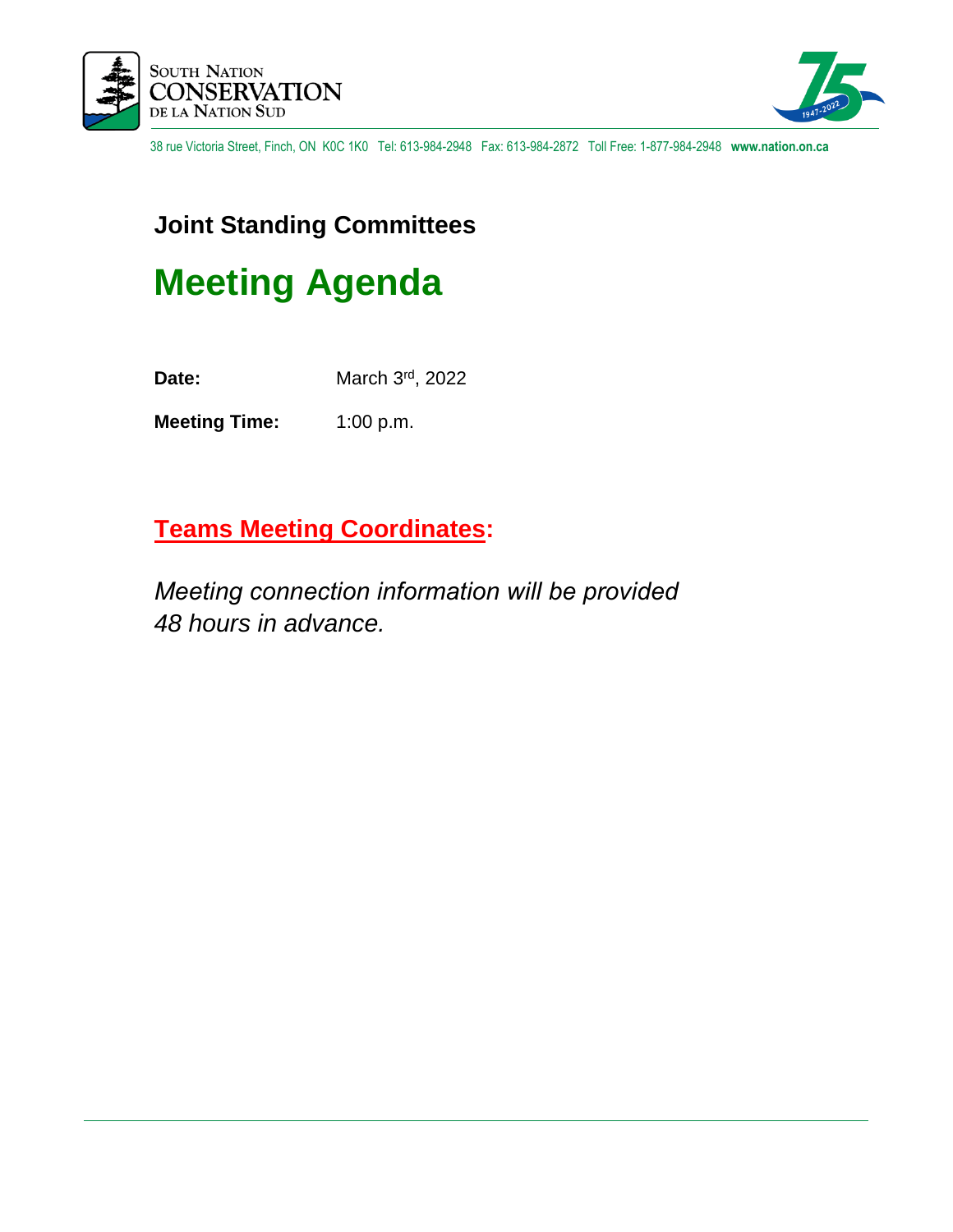



# **Joint Standing Committees**

# **Meeting Agenda**

March 3<sup>rd</sup>, 2022 – 1:00 p.m.

- 1. Welcome George Darouze, SNC Chair
- 2. General Manager's Comments
- 3. Approval of Joint Standing Committee Agenda
- 4. Approval of Joint Standing Committee meeting minutes of March 5<sup>th</sup>, 2020 3-7
- 5. Standing Committee Chair's Remarks
	- a. Clean Water Committee: Jacqueline Kelly Pemberton
	- b. Forestry Committee: Glenn Mackey
	- c. Fish and Wildlife Committee: Fred Schueler
	- d. Communications Committee: Peggy Taylor
- 6. New Business
	- a. General Manager's Update: Angela Verbal Verbal
	- b. SNC 75<sup>th</sup> Anniversary Update: John Verbal
- 7. Closing Remarks: George Darouze, SNC Chair
- 8. Adjournment

\_\_\_\_\_\_\_\_\_\_\_\_\_\_\_\_\_\_\_\_\_\_\_\_\_\_\_\_\_\_ \_\_\_\_\_\_\_\_\_\_\_\_\_\_\_\_\_\_\_\_\_\_\_\_\_\_\_\_ Ronda Boutz, Table 7, 2008, 2008, 2009, 2009, 2009, 2009, 2009, 2009, 2009, 2009, 2009, 2009, 2009, 2009, 200

Team Lead, Special Projects. Team Lead, Community Lands and Outreach.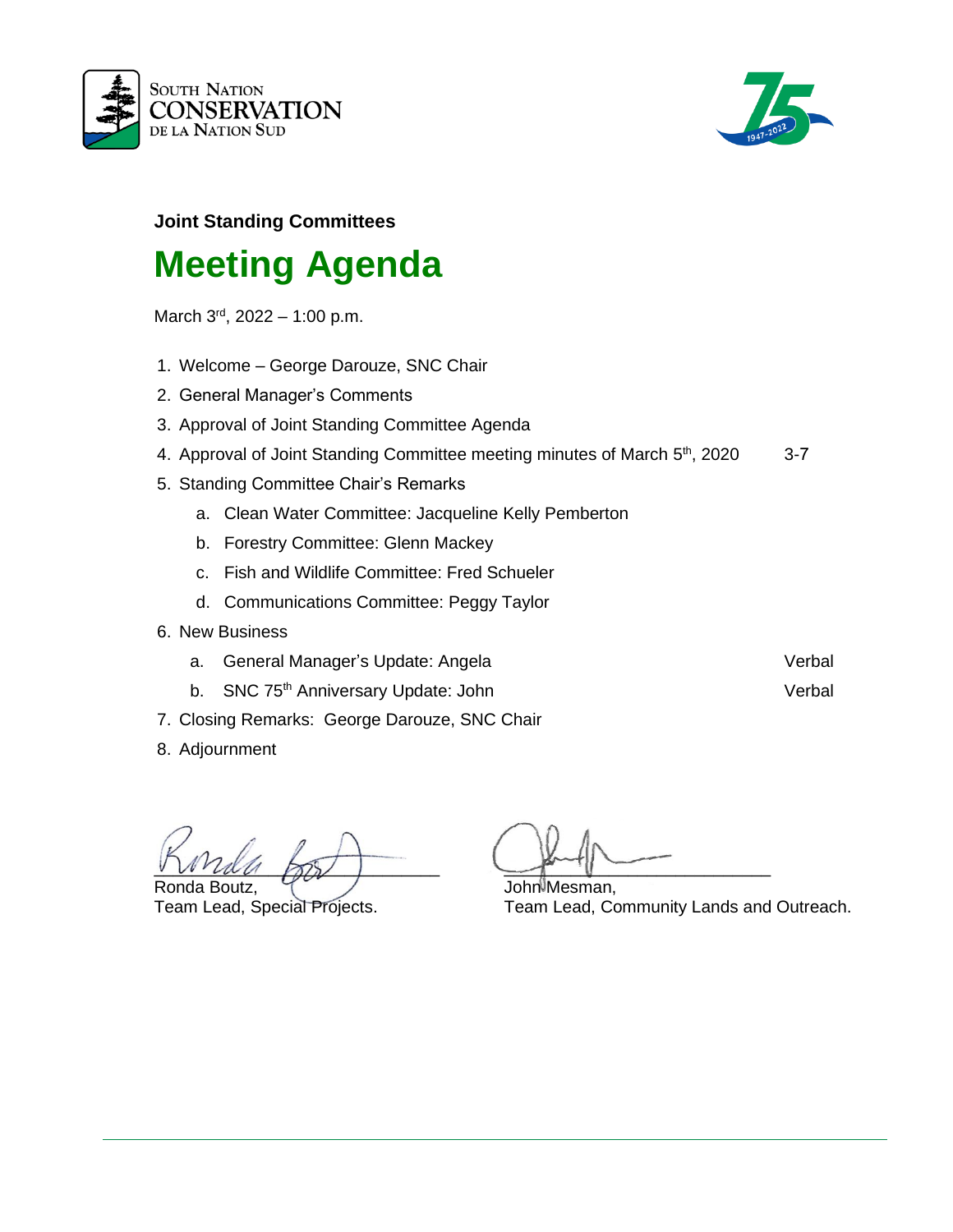

# **Joint Standing Committee Meeting**

| <i><b>Ottawa</b></i>                        | Thursday March 5 <sup>th</sup> , 2020: 1:00 p.m.<br>South Nation Conservation Meeting Rooms |                                                                                                                                                                                                                                                                                      |
|---------------------------------------------|---------------------------------------------------------------------------------------------|--------------------------------------------------------------------------------------------------------------------------------------------------------------------------------------------------------------------------------------------------------------------------------------|
|                                             |                                                                                             |                                                                                                                                                                                                                                                                                      |
| Luqusta                                     | <b>Present</b>                                                                              |                                                                                                                                                                                                                                                                                      |
| EC EDWARDSBURGH                             | <b>SNC Board of Directors:</b>                                                              | <b>Bill Smirle, SNC Chair</b><br>Doug Thompson, SNC Past Chair<br>Gerrie Kautz, City of Ottawa                                                                                                                                                                                       |
| North<br>  Grenville<br><b>North Dundas</b> | <b>Committee Members:</b>                                                                   | <b>Clean Water Committee</b><br>Jacqueline Kelly-Pemberton, Committee Chair, Clean Water<br>Ray Beauregard, Beef Farmers of Ontario<br><b>Russell Bennett, Farmer</b><br>Lawrence Levere, Past Board Member<br>Glenn Mackey, Past Board Member<br><b>Fish and Wildlife Committee</b> |
|                                             |                                                                                             | Fred Schueler, Committee Chair, Fish and Wildlife<br>Malcolm Clark, Russell Fish and Game<br>Bruce Clarke, Ottawa Fly Fishers<br>Alvin Cluff-Clyburne, Russell Fish and Game Club                                                                                                    |
| <b>Nation</b>                               |                                                                                             | Doug Culver, Naturalist / Recreational Angler<br>Stéphane Dubuc, Trapper<br>Cyril Holmes, Grenville Fish and Game Club<br>Aleta Karstad, Fragile Inheritance Natural History                                                                                                         |
| <b>CENT</b>                                 |                                                                                             | Kirk Myelde, Member at Large<br>Glen Runions, Member at Large<br>Larry Smith, South Nation Archery Supply                                                                                                                                                                            |
|                                             |                                                                                             | <b>Forestry Committee</b><br>François Allard, Private Citizen<br>Lloyd Benedict, Mohawks of Akwesasne<br>Alain Bertrand, Private Citizen                                                                                                                                             |
|                                             |                                                                                             | Dorothy Hamilton, SDG OWA<br>Murray Inch, Member at Large<br>Ron Toonders, Ag Soil and Crop                                                                                                                                                                                          |
| Champlain)                                  |                                                                                             | <b>Communications Committee</b><br>Charles Armstrong, Public Citizen<br>Gerry Boyce, North Dundas<br>Tim Jackson, Public Citizen<br>Gerrie Kautz, Board Member<br>Lawrence Levere, Past Board Member                                                                                 |

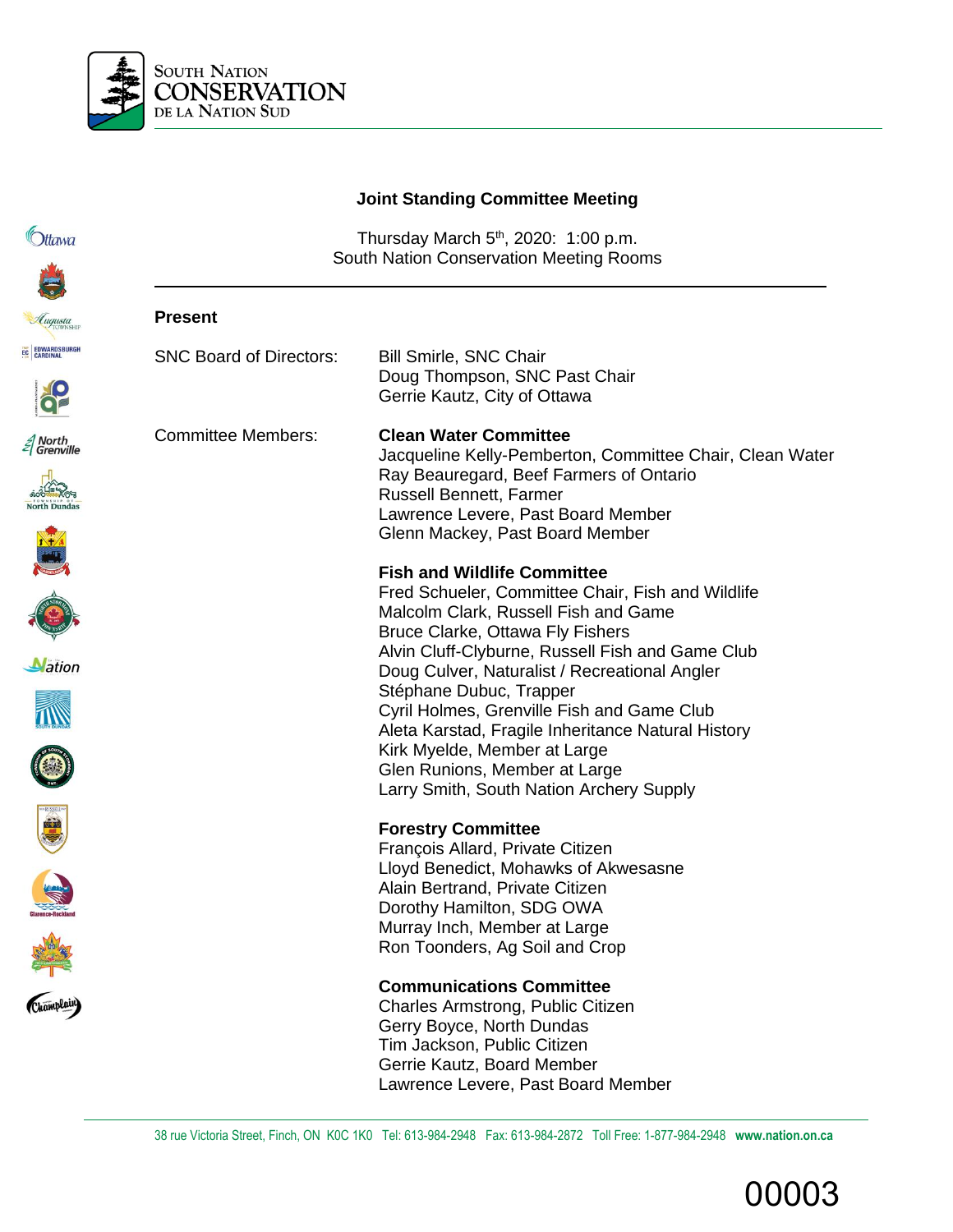

Cindy Saucier, Councillor, Russell Karen Switzer-Howse, Public Citizen Tom Van Dusen, Van Dusen Communications Byron Vienneau, Public Citizen

Staff Present: Angela Coleman, General Manager/Secretary-Treasurer Ronda Boutz, Team Lead, Special Projects Taylor Campbell, Communications Specialist John Mesman, Team Lead, Communications Dianne MacMillan, Administrative Assistant Alison McDonald, Team Lead, Approvals Karen Paquette, Fisheries Technician Kelsey Smith, Stewardship and Outreach Assistant



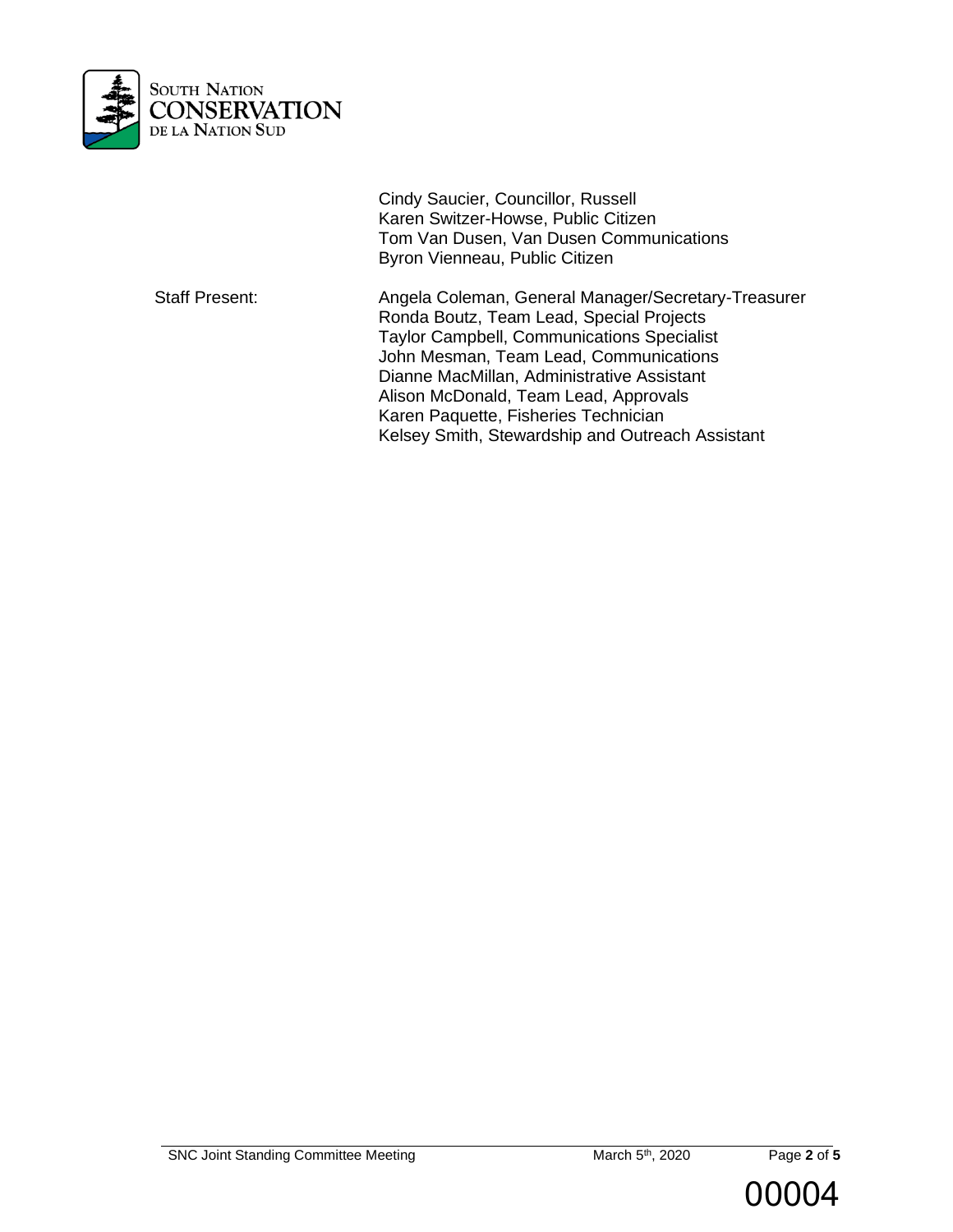

## **WELCOME:**

Bill Smirle, SNC Chair, opened the Joint Standing Committee meeting of March 5<sup>th</sup>, 2020 at 1:00 p.m. and welcomed members. Chair Smirle provided the following opening comments:

- Stressed the importance of the joint meeting, to understand the work and responsibilities of each Committee
- Emphasized the importance of Standing Committee's input to the Board of Directors who review and approve the minutes and recommendations of the **Committees**

#### **GENERAL MANAGER'S COMMENTS**

Angela Coleman, General Manager/Secretary-Treasurer updated the Committee members on the on-going work and responsibilities of South Nation Conservation, and thanked members for their participation, involvement and dedication to the local environment. The General Manager encouraged the Standing Committee members to fill out a survey being administered by the provincial government seeking public input on proposed changes to the *Conservation Authorities Act,* which could change how Conservation Authorities operate and provide environmental services to residents.

## **APPROVAL OF JOINT STANDING COMMITTEE AGENDA**

RESOLUTION NO. JSC-001/20 Moved by: Tim Jackson

Seconded by: Jacqueline Kelly-Pemberton

RESOLVED THAT: The Committee Members approve the Joint Standing Committee agenda for March 5<sup>th</sup>, 2020 as presented.

CARRIED

#### **APPROVAL OF JOINT STANDING COMMITTEE MEETING MINUTES OF MARCH 7TH, 2019**

RESOLUTION NO. JSC-002/20 Moved by: Doug Thompson

Seconded by: Glenn Mackey

RESOLVED THAT: The Committee Members approve the Joint Standing Committee meeting minutes of March 7<sup>th</sup>, 2019 as presented.

CARRIED

th, 2020 Page **3** of **5**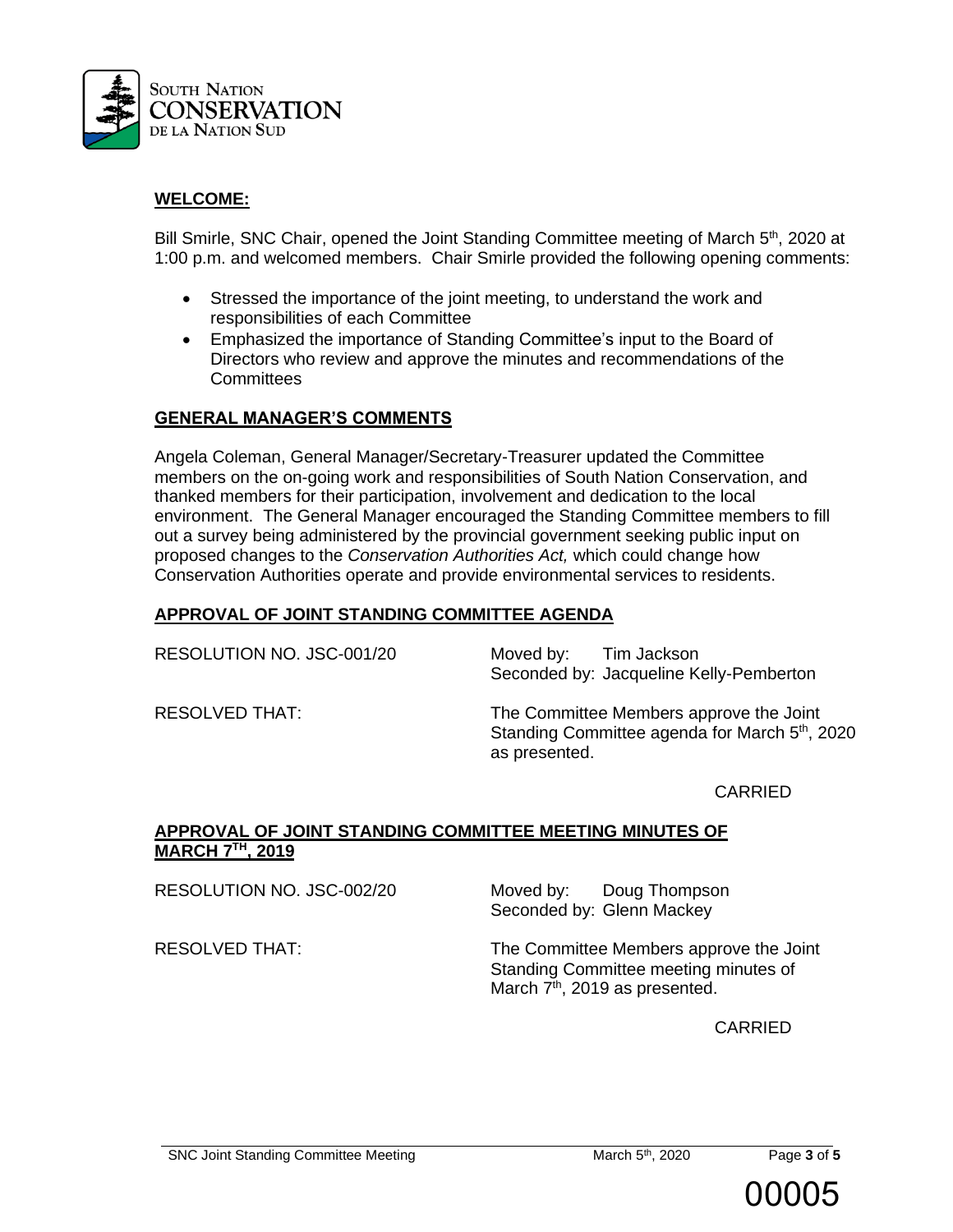

# **STANDING COMMITTEE CHAIR'S REMARKS:**

The Committee Chairs provided an overview of their Committee programs and projects.

RESOLUTION NO. JSC-003/20 Moved by: Larry E. Smith

Seconded by: Lawrence Levere RESOLVED THAT: The Committee Members receive and file the

verbal updates of the Standing Committee Chairs.

CARRIED

#### **STANDING COMMITTEE TERMS OF REFERENCE REVIEW**

RESOLUTION NO. JSC-004/20 Moved by: Ray Beauregard

Seconded by: Jacqueline Kelly-Pemberton

RESOLVED THAT: The Joint Standing Committees provide feedback on the Standing Committee Terms of Reference review.

#### CARRIED

#### **UPDATE: ENVIRONMENTAL PLANNING STUDY – ENGAGEMENT ACTIVITIES / NATURAL FEATURES PROJECT – PARTNER COUNTY PLANNING STUDY INFORMATION**

| RESOLUTION NO. JSC-005/20 | Moved by:<br><b>Russell Bennett</b><br>Seconded by: Tim Jackson                                                                                                                                                                                                |
|---------------------------|----------------------------------------------------------------------------------------------------------------------------------------------------------------------------------------------------------------------------------------------------------------|
| <b>RESOLVED THAT:</b>     | The Joint Standing Committees receive<br>information on the environmental planning<br>study being conducted by SNC on behalf of<br>the United Counties of Stormont, Dundas, and<br>Glengarry (SDG), and the United Counties of<br>Prescott Russell (UCPR); and |
| <b>FURTHER THAT:</b>      | The Joint Standing Committees receive<br>information on planned engagement activities<br>for Fall 2020.                                                                                                                                                        |

CARRIED